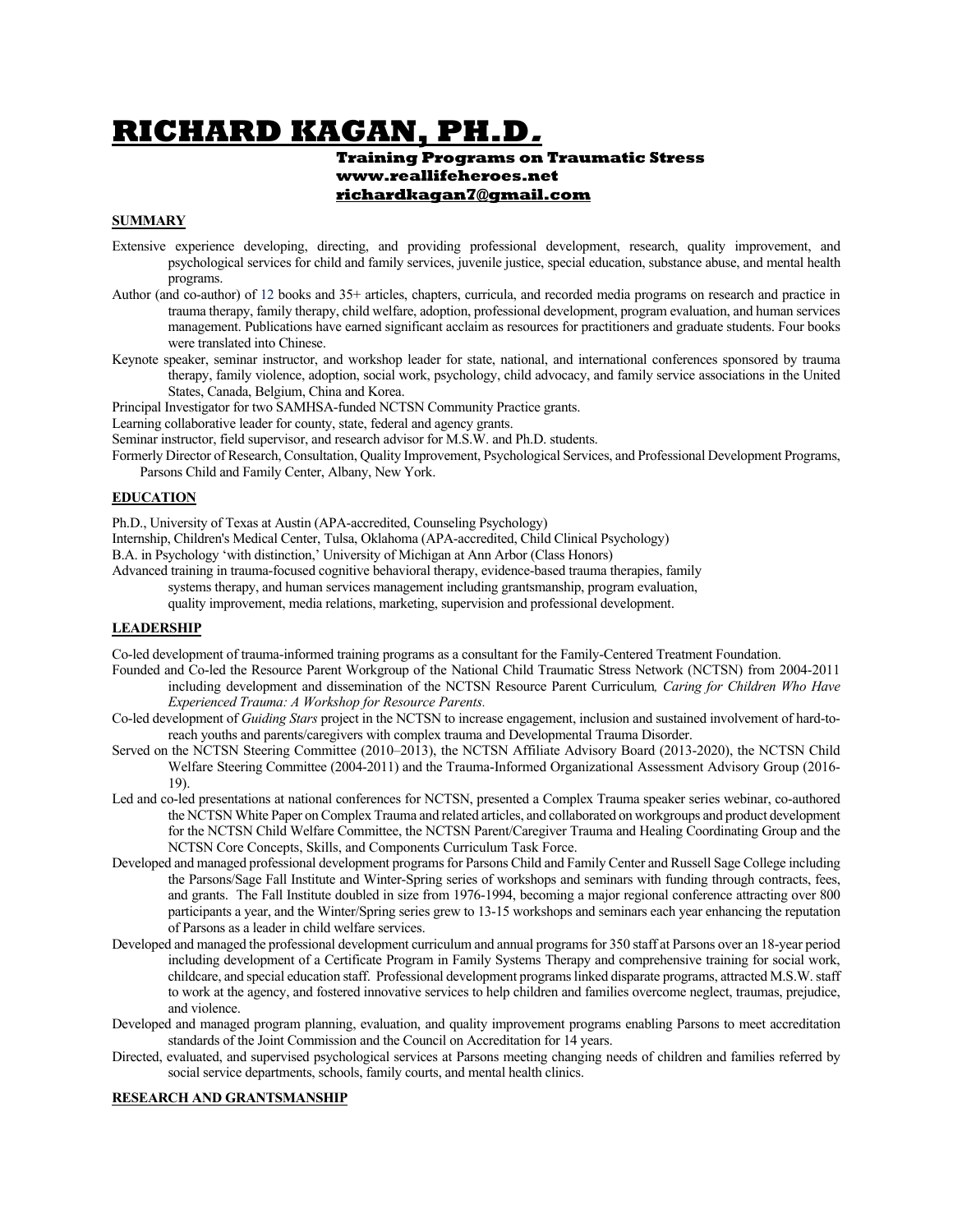- 2
- Served as Principal Investigator for two, three-year (\$1,200,000) NCTSN research programs to develop, manage, and evaluate resilience and trauma therapy interventions and learning collaborative programs in child and family services, funded by the Substance Abuse Mental Health Services Administration.
- Designed, conducted, and published evaluations of the efficacy of interventions in child and family services including research on older child adoptions, family preservation programs, and traumatic stress interventions.

Developed successful RFP for post adoption services and training leading to over 12 years (\$1,000,000+) of funding.

Designed programs and conducted research required for successful RFP's in innovative family preservation and foster care programs, leading to start-up grants and on-going funding of therapeutic foster family care and court- related youth programs at Parsons Child and Family Center.

Developed and managed Parsons Institutional Review Board to screen and monitor research.

#### **WORKSHOPS, SEMINARS, AND PRESENTATIONS**

- Presented conference keynotes, workshops and papers for the Academy of Korean Family Social Service, the American Association of Marriage and Family Therapy, the American Orthopsychiatric Association, the American Professional Society on Abuse of Children, the American Psychological Association, ATTACh, Casey Family Services, Charleston Child Trauma Conference, the Child Welfare League of America, the European Scientific Association for Residential and Foster Care, the Family Therapy Network Symposium, the Family Violence and Sexual Assault Institute, the International Society for Traumatic Stress Studies, the International Society for the Study of Trauma & Dissociation, the National CASA Association, the NCTSN and the San Diego International Conference on Child & Family Maltreatment; for regional conferences of the Child Welfare League of America, Child Abuse and Neglect Associations, the Council of Family and Child Care Agencies, for Smith College and Dalhousie University in Canada and for Mark Memorial Home (Hong Kong).
- Led seminars for students in the clinical practice series of Smith College School for Social Work and the Department of Educational Psychology of the University of Texas at Austin.

Served as dissertation adviser for the School of Social Welfare, State University of New York at Albany (SUNYA).

Provided field supervision for doctoral candidate in the Smith College School for Social Work

Supervised interns in psychology and research students for M.S.W. and Ph.D. psychology programs at SUNYA.

Led workshops and learning collaboratives for practitioners in state-wide and regional agencies and behavioral health programs in the United States and Canada.

#### **CLINICAL CONSULTATION**

Conducted individual and family assessments and provided consultation for the Albany, Schoharie, and Schenectady County Departments of Social Services (New York State).

Served as Consulting Psychologist for Parsons Prevention, Home and Community Based Waiver, Foster Care/Adoption, International Adoption, Crisis Residence, Residential Treatment Facility, and Child and Family Guidance Clinic.

Conducted assessments, family therapy, and group therapy for adolescents with substance abuse problems at the Hope House adolescent residential treatment program.

Conducted assessments and provided training and therapy for the Independent Living, Prevention, and Youth Shelter Programs of Equinox, Inc. and for Schenectady Catholic Family and Community Services.

#### **PROFESSIONAL HONORS**

First Place Award, Joseph B. Gavrin Memorial Competition, New York State Council of Family and Child Care Agencies (NYSCFCCA), 1983.

Distinguished Achievement Award, Joseph B. Gavrin Memorial Competition, NYSCFCCA, 1984.

# **AFFILIATIONS**

Affiliate, National Child Traumatic Stress Network

Affiliate, Complex Trauma Treatment Network

Member, International Society for Traumatic Stress Studies

Member, American Psychological Association, Division of Trauma Psychology

Editorial Board, *Journal of Child and Adolescent Trauma* (2008-2020)

**CERTIFICATION:** Licensed as a Psychologist (#1436) by the South Carolina Board of Examiners in Psychology and (#005659-1 Inactive) by the Education Department of the State University of New York.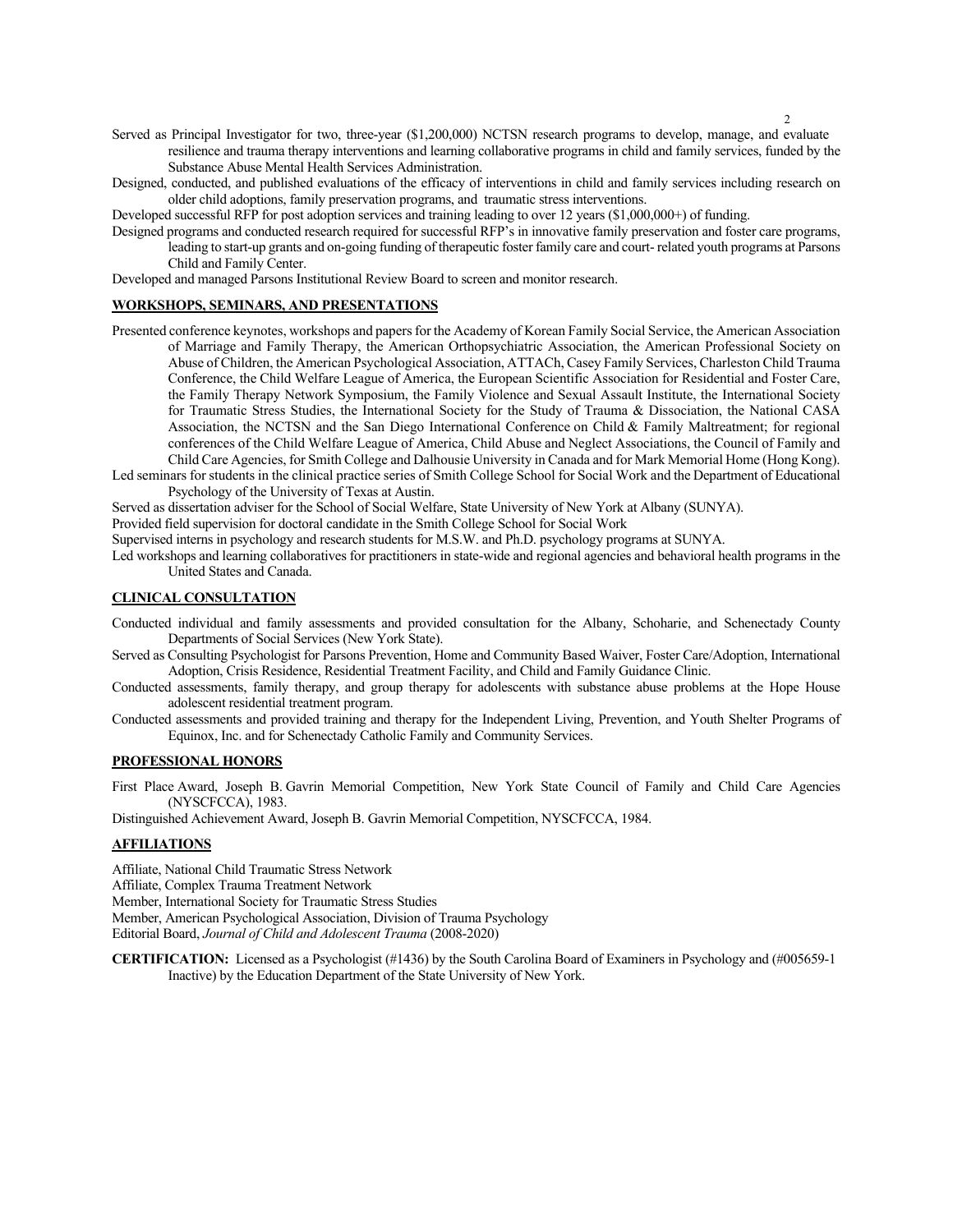# **ADDENDUM**

# **PROFESSIONAL EXPERIENCE (POST-DOCTORAL)**

| Trainer, Complex Trauma Treatment Initiative, Adelphi University                                                                                                                          | 2021-Present |
|-------------------------------------------------------------------------------------------------------------------------------------------------------------------------------------------|--------------|
| Advisory Board, Complex Trauma Treatment Network                                                                                                                                          | 2020-2021    |
| Consultant, Family-Centered Treatment Foundation, Charlotte, North Carolina                                                                                                               | 2018-Present |
| Trauma-Informed Organizational Assessment Advisory Group, National Child<br><b>Traumatic Stress Network</b>                                                                               | 2017-2019    |
| Trainer, Institute for Adolescent Trauma Treatment and Training, Adelphi University                                                                                                       | 2015-2020    |
| Trainer, Children's Home Society of Florida Trauma Grant                                                                                                                                  | 2015-2020    |
| Director, Training Programs on Traumatic Stress, Columbia, South Carolina                                                                                                                 | 2015-Present |
| Director of Research and Consultation, Sidney Albert Training and Research<br>Institute, Parsons Child and Family Center, Albany, New York                                                | 2012-2015    |
| Affiliate Advisory Group, National Child Traumatic Stress Network                                                                                                                         | 2013-2020    |
| Steering Committee Member, National Child Traumatic Stress Network                                                                                                                        | 2010-2013    |
| Principal Investigator and Co-Director; HEROES Project; a Community Practice<br>Site of the National Child Traumatic Stress Network, Parsons Child and<br>Family Center, Albany, New York | 2009-2012    |
| Co-Chair, Resource Parent Workgroup, National Child Traumatic Stress Network,<br>Los Angeles, California and Chapel Hill, North Carolina                                                  | 2004-2011    |
| Director of Psychological Services, Parsons Child and Family Center,<br>Albany, New York                                                                                                  | 1994-2009    |
| Principal Investigator and Clinical Director, Parsons Child Trauma<br>Study Center, a community practice site of the National Child<br>Traumatic Stress Network, Albany, New York.        | 2002-2005    |
| Adjunct Faculty, Smith College School for Social Work,<br>Northampton, Massachusetts                                                                                                      | 2000-2002    |
| Consulting Psychologist, Independent Living and Prevention Programs,<br>Equinox, Inc., Albany, New York                                                                                   | 1994-2004    |
| Field Supervisor, Smith College School for Social Work,<br>Northampton, Massachusetts                                                                                                     | 1997         |
| Director of Professional Development Programs, Research, and Quality<br>Improvement, Sidney Albert Institute, Parsons Child and Family<br>Center                                          | 1983-1994    |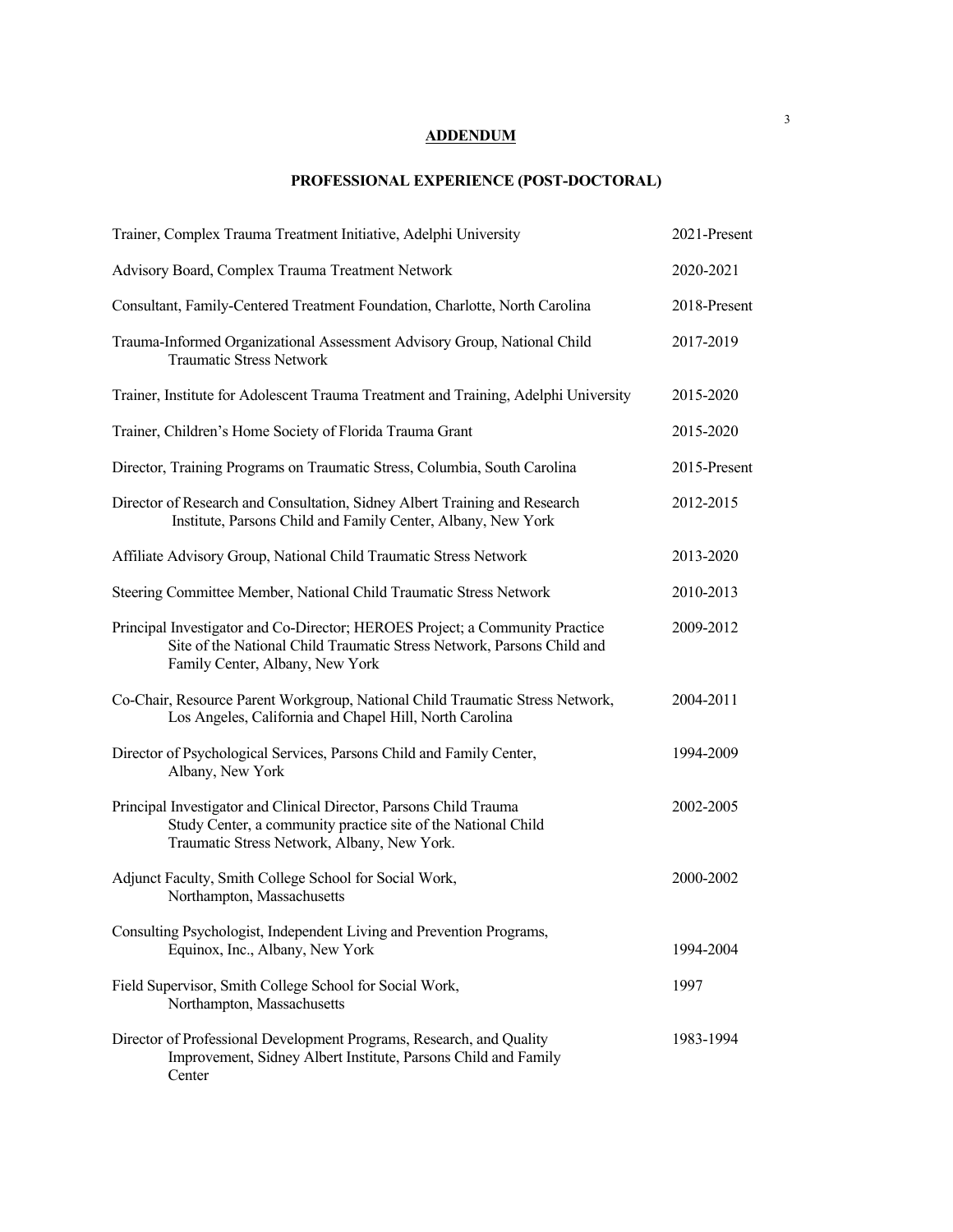| Co-Chairman, Parsons/Sage Professional Development Programs, Russell Sage<br>College and Parsons Child and Family Center, Albany, New York                                                                                                         | 1980-1994 |
|----------------------------------------------------------------------------------------------------------------------------------------------------------------------------------------------------------------------------------------------------|-----------|
| Consulting Psychologist, Adolescent Residential Treatment Program, Hope<br>House, Inc., Albany, New York                                                                                                                                           | 1991-1995 |
| Consulting Psychologist, Albany County Department of Social Services,<br>Albany, New York                                                                                                                                                          | 1986-1996 |
| Research Supervisor and Field Instructor, School of Social Welfare, Nelson<br>A. Rockefeller College of Public Affairs and Policy, SUNYA                                                                                                           | 1983-1987 |
| Senior Consulting Psychologist, Prevention, Specialized Foster Care, Therapeutic<br>Foster Care, International Adoption, Residential Treatment Facility,<br>Child and Family Guidance Center, Parsons Child and Family Center,<br>Albany, New York | 1981-1994 |
| Consulting Psychologist, Project Preserve, Schenectady Catholic Family<br>and Community Services, Schenectady, New York                                                                                                                            | 1982-1987 |
| Director of Research and Quality Improvement, and Supervisor of Psychology<br>Interns, Parsons Child and Family Center                                                                                                                             | 1981-1983 |
| Director of Training, Coordinator of Quality Improvement and Research,<br>Coordinator, Strategic Therapy Project, and Supervisor of Psychological<br>Services, Parsons Child and Family Center                                                     | 1980-1981 |
| Adjunct Clinical Assistant Professor, Department of Counseling Psychology, SUNYA                                                                                                                                                                   | 1980-1981 |
| Coordinator of Training, Supervisor of Psychological Services and Art Therapy,<br>Coordinator of Parsons Institute Professional Development Programs<br>and Strategic Therapy Project, Parsons Child and Family Center                             | 1976-1980 |

4

## **EDITORIAL EXPERIENCE**

Editorial board, *Journal of Child and Adolescent Trauma* Editorial board, *Journal of Aggression, Maltreatment, and Trauma* Editorial board, *Contemporary Group Care: Theory, Research & Practice.* Manuscript reviewer, *Child Maltreatment* Manuscript reviewer, *Families in Society*

#### **PUBLICATIONS AND MEDIA**

Kagan, R. (2020). *The Hero's Mask.* London: Routledge Press.

- Kagan, R. (2020). *Helping Children with Traumatic Stress; The Hero's Mask Guidebook for Parents, Educators, Counselors and Therapists*. London: Routledge Press.
- Kagan, R. (2020). 'Yes, And . . .'; Reconnecting Children and Parents/Caregivers in a Fractured World**.'** NCTSN, recorded videoconference.
- Kagan, R. (2019). 'From Dogman to Jackie Robinson; Engaging Hard-to-reach Children & Parents with the *Heroes Quest,'* SAMHSA NCTSN Virtual Annual National Conference, recorded videoconference.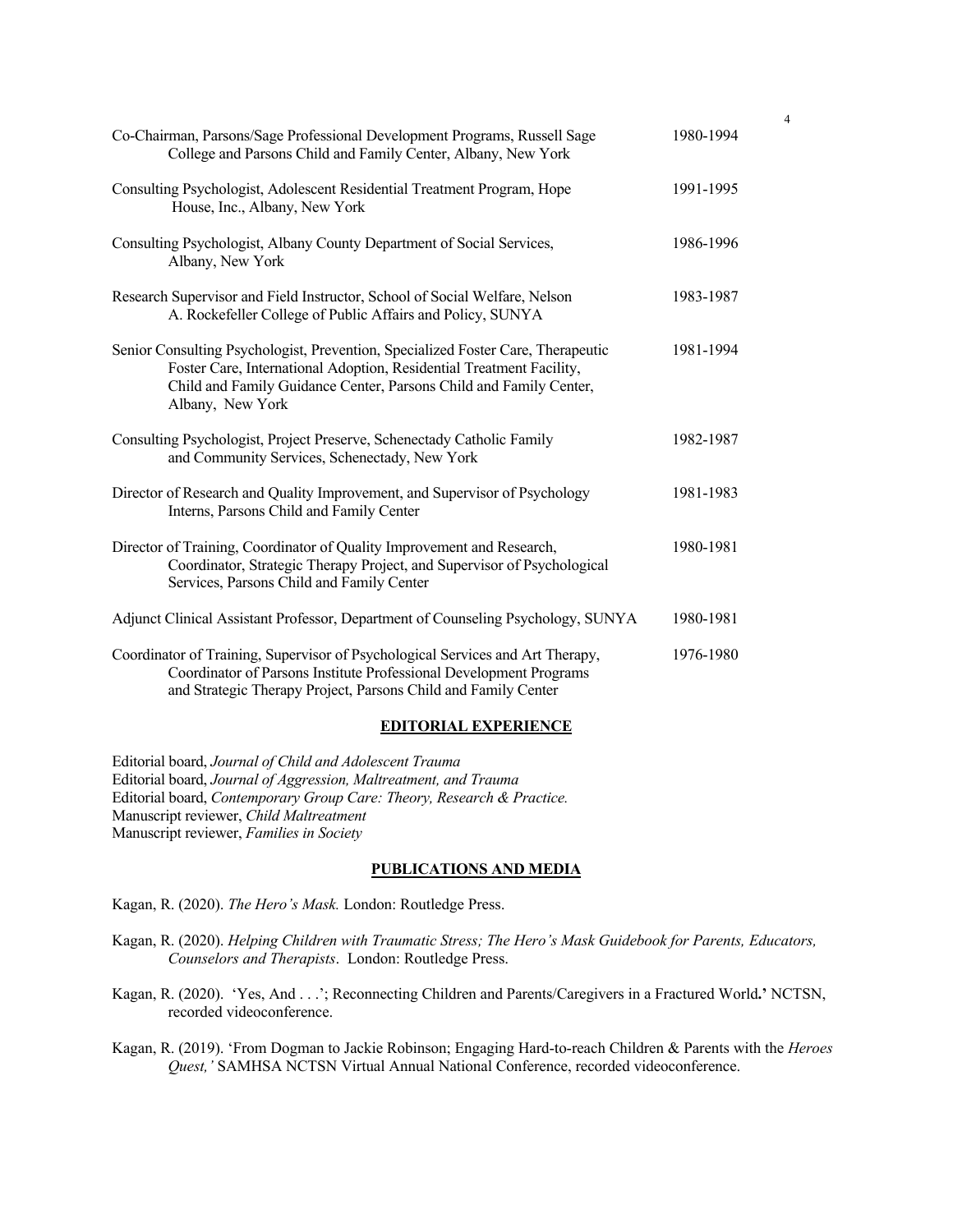Kagan, R. (2017). *Wounded Angels; Inspiration from Children in Crisis*. New York, NY: Routledge.

- Spinazzola, J., Habib, M., Blaustein, M., Knoverek, A, Kisiel, C., Stolbach, B., Abramovitz, R., Kagan, R., Lanktree, C., & Maze, J. (2017). *What Is Complex Trauma? A Resource Guide for Youth and Those Who Care About Them.* Los Angeles, CA, and Durham, NC: National Center for Child Traumatic Stress.
- Kagan, R. (2017). *Real Life Heroes Toolkit for Treating Traumatic Stress in Children and Families.* New York, NY: Routledge.
- Kagan, R. (2017). *Real Life Heroes Life Storybook,* 3rd Edition. New York, NY: Routledge.
- National Child Traumatic Stress Network (2016). NCTSN Talking Points on 'Adverse Childhood Experiences' (ACEs). Los Angeles, CA: National Center for Child Traumatic Stress. (Co-author with NCTSN ACES Workgroup).
- Kagan, R., Henry, J., Richardson, M., Trinkle, J., & LaFrenier, A. (2014). Evaluation of *Real Life Heroes*  Treatment for Children with Complex PTSD. *Psychological Trauma: Theory, Research, Practice, and Policy*, 6 (5), 588-596.
- Kagan, R. & Spinazzola, J. (2013). Real Life Heroes in Residential Treatment; Implementation of Trauma and Attachment-Focused Treatment for Children and Adolescents with Complex PTSD. *Journal of Family Violence.* Volume 28 (7), 705-715.
- Ford, J., Blaustein, M., Habib, M., & Kagan, R. (2013). Developmental Trauma Therapy Models. In J. D. Ford & C. A. Courtois (Ed.) *Treating complex traumatic stress disorders in children and adolescents; Scientific foundations and therapeutic models.* New York: Guilford Press.
- Kagan, R. et al (2012). Resource Parent Curriculum Implementation Webinar. National Child Traumatic Stress Network. http://www.NCTSN.org.
- National Child Traumatic Stress Network (2010) *Caring for Children Who Have Experienced Trauma: A Workshop for Resource Parents*. Los Angeles, CA: National Center for Child Traumatic Stress. {Co-chair for NCTSN Resource Parent Subcommittee tasked with development of this 8-module curriculum including Facilitator's Guide, Curriculum, and Handouts.}
- Kagan, R. (2009). Transforming Troubled Children into Tomorrow's Heroes. Chapter in Brom, D., Pat-Horenczyk, R. & Ford , J. (Eds.) *Treating traumatized children: Risk, resilience and recovery*. New York: Routledge.
- Kagan, R., Douglas, A., Hornik, J., & Kratz, S. (2008). *Real Life Heroes* Pilot Study: Evaluation of a Treatment Model for Children with Traumatic Stress. *Journal of Child and Adolescent Trauma,* 1:1, 5-22.
- Kagan, R. (2008). Rebuilding Family Ties, Foster Care and Parental Alternatives Continuing Education Audio Lecture Series, *On Good Authority.*
- Kagan, R. (2007). *Real Life Heroes Practitioners Manual*. New York, NY: Routledge.
- Kagan, R. (2007). *Real Life Heroes; A Life Storybook for Children*. 2nd Edition. New York, NY: Routledge
- Cook, A., Spinazzola, J., Ford, J., Lanktree, C., Blaustein, M., Cloitre, M., DeRosa, R., Hubbard, R., Kagan, R., Liautaud, J., Mallah, K., Olafson, E., & van der Kolk, B. (2007). Complex Trauma in Children and Adolescents. *Focal Point: Research, Policy, and Practice in Children's Mental Health*, Research and Training Center on Family Support and Children's Mental Health, Portland, Oregon.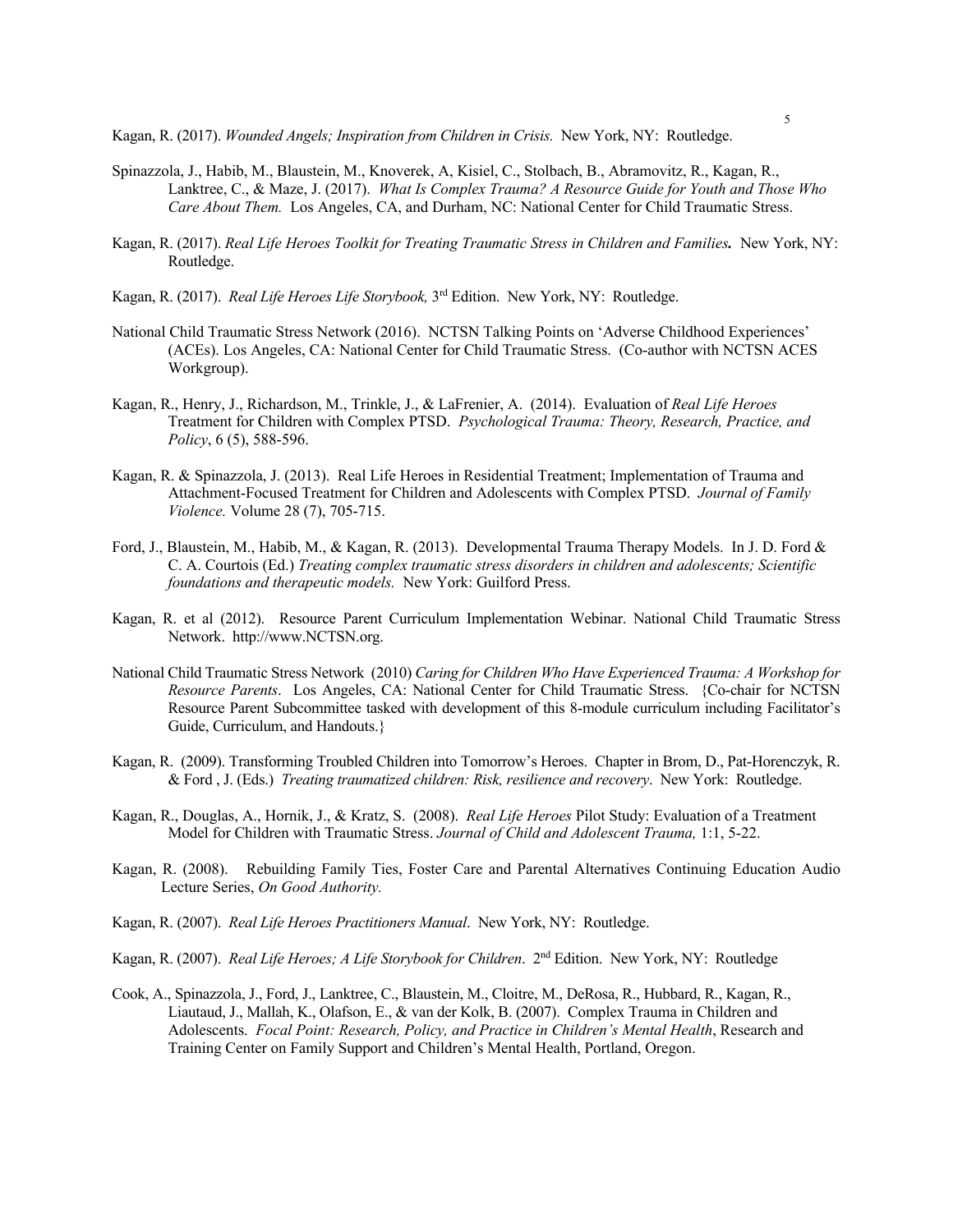- Kagan, R, Blaustein, M, Cook, A, & Roseby, V. (2006). *Children with disrupted* attachment (4-part video series). Nevada City, CA: Cavalcade Productions Inc.
- Cook, A., Spinazzola, J., Ford, J., Lanktree, C., Blaustein, M., Cloitre, M., DeRosa, R., Hubbard, R., Kagan, R., Liautaud, J., Mallah, K., Olafson, E., & van der Kolk, B. (2005). Complex trauma in children and adolescents. *Psychiatric Annals*, 35:5, 390-400.
- Kagan, R. (2004). *Rebuilding Attachments with Traumatized Children; Healing from Losses, Violence, Abuse and Neglect.* New York, NY: Routledge.
- Kagan, R. (2004). *Real Life Heroes; A Life Storybook for Children*. Binghamton, NY: Haworth Press.
- Kagan, R. (2003). *Wounded Angels; Lessons from Children in Crisis*. Washington D.C.: Child and Family Press.
- Kagan, R. (2003). Contributor to Cook, A., Blaustein, M., Spinazzola, J., & van der Kolk, B. (Eds.) Complex trauma in children and adolescents. National Child Traumatic Stress Network. http://www.NCTSN.org.
- Kagan, R. (2000). ''My Game,' Rebuilding Hope for Children in Placement.' Chapter in Schaefer, C.E. and Reid, S.E. (Eds*.*), *Game Play: Therapeutic Use of Games*. New York: John Wiley & Sons.
- Kagan, R. (1999). 'Rebuilding Lifelines. Part I: The Importance of Attachment for Healthy Childhood Development.' *Interdisciplinary Report on At-Risk Children & Families*, *2* (3), 35-36.
- Kagan, R. (1999). 'Rebuilding Lifelines. Part II: 'Re-attaching' Broken Childhood Bonds*.' Interdisciplinary Report on At-Risk Children & Families*, *2* (4), 51, 52, 59, 60.
- Kagan, R. (1997). 'Breaking the Cycle of Perpetual Crisis.' Chapter in Hellinckx, W., Colton, M. and Williams, M. (Eds.). *International Perspectives on Family Support*. Hants, England: Ashgate.
- Kagan, R. (1996). *Turmoil to Turning Points; Building Hope for Children in Crisis Placements*. New York: W.W. Norton & Company.
- Kagan, R. and Schlosberg, S. (1989). *Families in Perpetual Crisis*. New York: W.W. Norton & Company.
- Kagan, R. and Schlosberg, S. 'The Challenge of Permanency Work in Group Care,' Albert Trieschman Center Prize Competition Papers.
- Reid, W.J., Kagan, R.M., and Schlosberg, S. (1988). 'Prevention of Placement: Critical Factors in Program Success,' *Child Welfare*, *67*, 25-36.
- Schlosberg, S. B. and Kagan, R.M. (1988). 'Practice Strategies for Engaging Chronic Multi-problem Families,' *Social Casework*, *69*, 1, 3-9.
- Kagan, R. and Schlosberg, S. (1988). When Love is Not Enough: Creating a Context for Change,' Chapter for Gorman, C. and Small, R. (Eds.) *Permanence and Family Support: Changing Practice for Group Child Care*. Washington D.C.: Child Welfare League of America.
- Kagan, R. and Schlosberg, S. (1988). 'When Love is Not Enough: Creating a Context for Change,' Chapter for Alwon, F. and Small, R., (Eds.) *Challenging the Limits of Care*. Trieschman Press.
- Kagan, R. (1988). 'Professional Development for a Therapeutic Environment.' Chapter in Schaefer, C.E. and Swanson, A. (Eds.) *Children in Residential Care: Critical Issues in Treatment*. Van Nostrand Reinhold Company, Inc.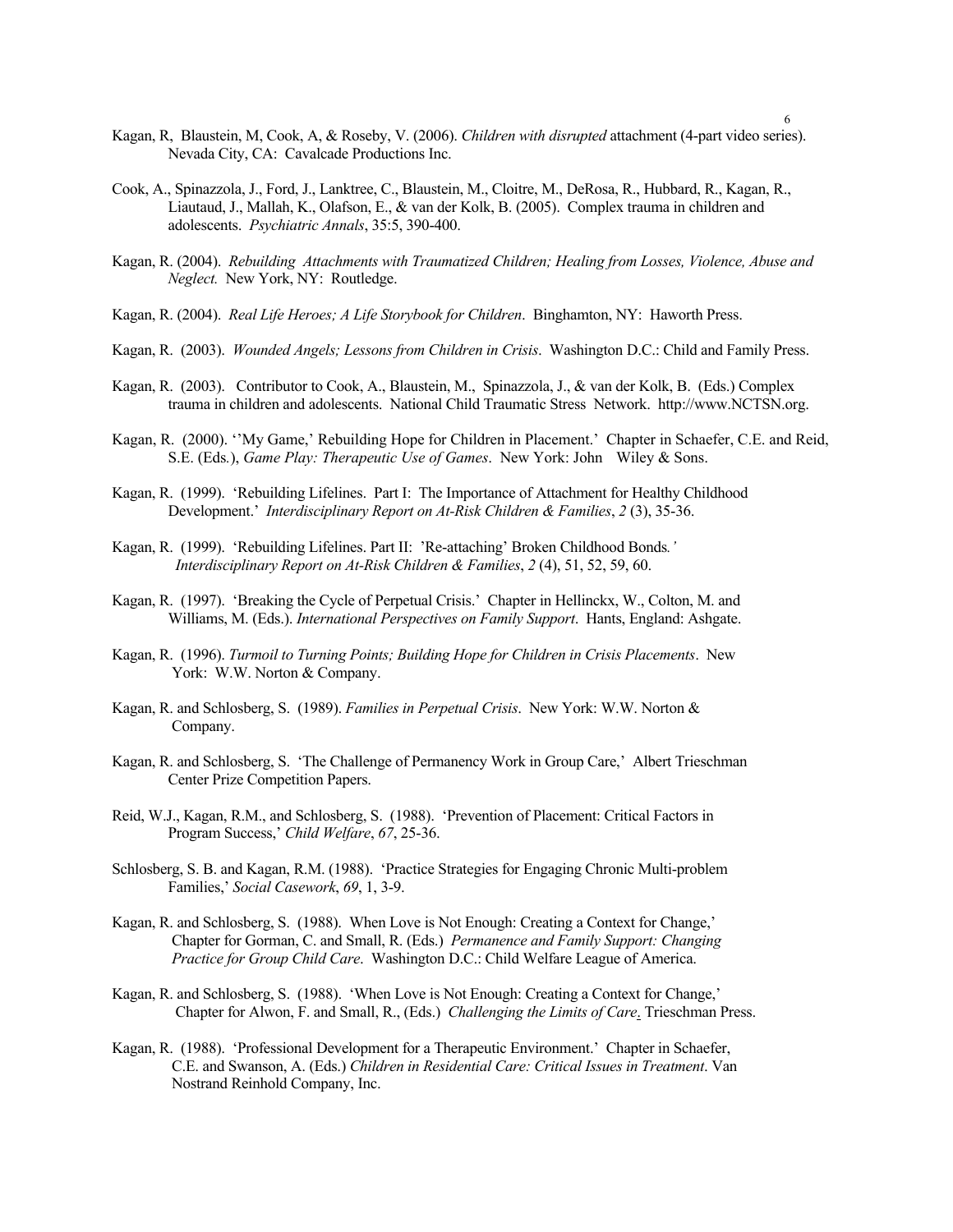- Reid, W.J., Kagan, R.M., Kaminsky, A., and Helmer, K. (1987). 'Adoptions of Older, Institutionalized Children: Follow-Up Report,' *Social Casework*, (March), 140-149.
- Kagan, R.M., Reid, W.J., Roberts, S.E., and Silverman-Pollow, J. (1987). 'Engaging Court-Mandated Families and Youths,' *Child Welfare*, *66*, 365-376.
- Kagan, R. (1986). 'Game Therapy for Children in Placement,' Chapter for Schaefer, C.E. and Reid, S., (Eds.) *Game Play: Therapeutic Uses of Childhood Games*. John Wiley and Sons.
- Kagan, R. and Reid, W. (1986). 'Critical Factors in the Adoption of Emotionally Disturbed Youth,' *Child Welfare*, *66*, 63-73.
- Kagan, R. (1985). 'Quality Assurance--Practical Applications,' *Contributions to Residential Treatment-1985*. Washington, D.C.: American Association of Children's Residential Centers.
- Kagan, R. (1984). 'Organizational Change and Quality Assurance in a Psychiatric Setting.' *Quality Review Bulletin*, Joint Commission on Accreditation of Hospitals, *10*, (9), 269-277.
- Kagan, R. (1983). 'Staff Development for a Therapeutic Environment,' *Child Welfare*, *62*, 203-211.
- Kagan, R. (1983). 'Engaging Family Competence to Prevent Repetitive and Lengthy Institutionalization of Acting-Out Youth.' *Residential Group Care and Treatment*, *1*, 55-70.
- Kagan, R. (1983). 'A Community Systems Approach for Acting-Out Youth in Placement.' New York State Council of Voluntary Family and Child Care Agencies.
- Kagan, R. (1982). 'Storytelling and Game Therapy for Children in Placement,' *Child Care Quarterly*, *11*, 280-290.
- Kagan, R. (1982). 'A Family Systems Approach to Youth Who Provoke Rejection,' *Contributions to Residential Treatment-1982*. Washington, D.C.: American Association of Children's Residential Centers.
- Kagan, R. (1980). 'Using Redefinition and Paradox with Children in Placement Who Provoke Rejection,' *Child Welfare*, *59*, 551-559.
- Kagan, R. (1976). 'Generalization of Verbal Self-Instructional Skills in Cognitively Impulsive Children.' Doctoral Dissertation, University of Texas at Austin.

## **MAJOR CONFERENCE PRESENTATIONS, WORKSHOPS, AND LEARNING COLLABORATIVES 2000-2021**

| 'Real Life Heroes; Resiliency-focused Treatment of Children and Families with Traumatic<br>Stress,' Trauma Super Conference, URL available 11/21         |      |
|----------------------------------------------------------------------------------------------------------------------------------------------------------|------|
| 'Yes, And'; Reconnecting Children and Parents/Caregivers in a Fractured World.'<br><b>NCTSN Recorded Videoconference</b>                                 | 2020 |
| 'Real Life Heroes; Resiliency-focused Treatment of Children with Traumatic Stress,'<br>Videostreamed Training Program, Mark Memorial Home, The Hong Kong | 2020 |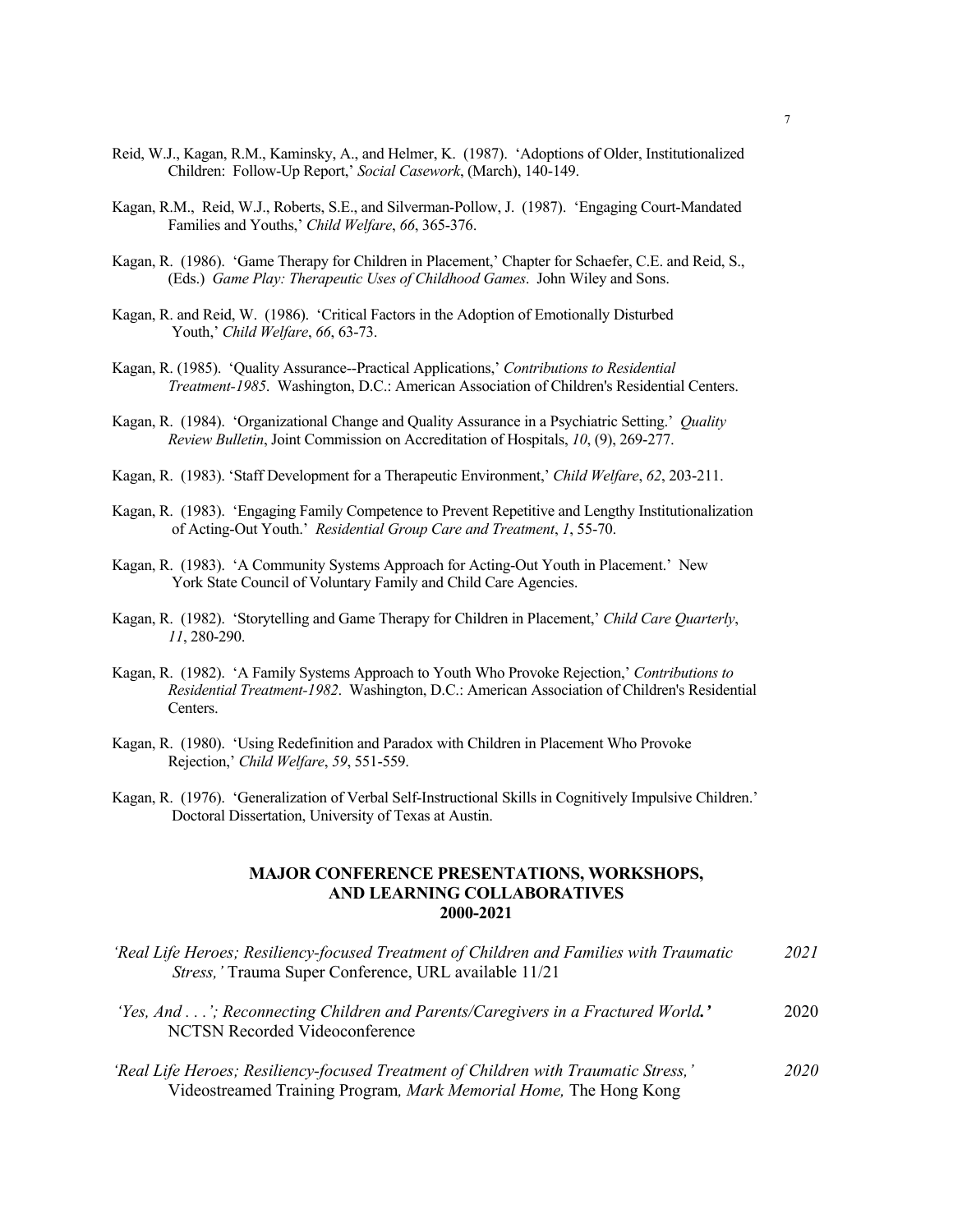|                                                                                                                                                                                                                                                                                           | 8    |
|-------------------------------------------------------------------------------------------------------------------------------------------------------------------------------------------------------------------------------------------------------------------------------------------|------|
| <b>Student Aid Society Limited</b>                                                                                                                                                                                                                                                        |      |
| 'Life Story Integration and Engaging Hard-to-Reach Parents and Caregivers,' 12-hour<br>Zoom Workshop, Children's Home Society of Florida, Pensacola, Florida                                                                                                                              | 2020 |
| 'Real Life Heroes; Resiliency-focused Treatment of Children with Traumatic Stress,'<br>Three-Day Workshop, Children's Home Society of Florida, Pensacola, Florida                                                                                                                         | 2020 |
| 'Moving through the Tough Times, Resiliency-focused Life Story Integration<br>for Children and Caregivers,' Adelphi University, Queens, New York                                                                                                                                          | 2019 |
| 'Utilizing Family-Centered & Resiliency-focused Assessment Tools to Create Openings<br>for Engagement,' Charleston Child Trauma Conference, Charleston, South Carolina                                                                                                                    | 2019 |
| 'From Dogman to Jackie Robinson; Engaging Hard-to-reach Children & Parents with<br>the Heroes Quest,' SAMHSA NCTSN Virtual Annual National Conference                                                                                                                                     | 2019 |
| 'Life Story Integration and Engaging Caregivers,' Real Life Heroes Advanced Training,'<br>Children's Home Society of Florida, Pensacola, Florida                                                                                                                                          | 2019 |
| Tracing Lines of Caring and Commitment; Utilizing Resiliency-focused Strategies to<br>Create Openings for Engagement of Children and Caregivers with Complex Trauma,'<br>Keynote, Family-Centered Treatment Conference, Charlotte, North Carolina                                         | 2018 |
| 'Resiliency-focused Treatment for Children and Caregivers with Complex Trauma,'<br>Family-Centered Treatment Conference, Charlotte, North Carolina                                                                                                                                        | 2018 |
| 'Real Life Heroes; Resiliency-focused Treatment of Children and Families<br>with Traumatic Stress,' Two-Day Workshop, New York State Office of<br>Mental Health, Queens, New York                                                                                                         | 2018 |
| 'Real Life Heroes; Resiliency-focused Treatment of Children and Families with<br>Traumatic Stress,' Three-Day Workshop, Children's Home Society of Florida,<br>Pensacola, Florida                                                                                                         | 2018 |
| 'Life Story Integration and Engaging Caregivers,' Real Life Heroes Advanced Training,'<br>Children's Home Society of Florida, Pensacola, Florida                                                                                                                                          | 2018 |
| 'Real Life Heroes; Resiliency-focused Treatment of Children with Traumatic Stress,'<br>Three-Day Workshop, Children's Home Society of Florida, Orlando, Florida                                                                                                                           | 2018 |
| 'Real Life Heroes; Resiliency-focused Treatment of Children with Traumatic Stress,'<br>Three-Day Workshop, Parkside Psychological Associates, Meadsville, PA                                                                                                                              | 2018 |
| 'Nothing Happened;' Utilizing Resiliency-focused Assessment Strategies to Create<br>Openings for Engagement of Defiant, Disruptive or High Risk Youth and Caring<br>Adults,' 26th Annual Children's Justice Conference, Department of Social and Health<br>Services, Bellevue, Washington | 2018 |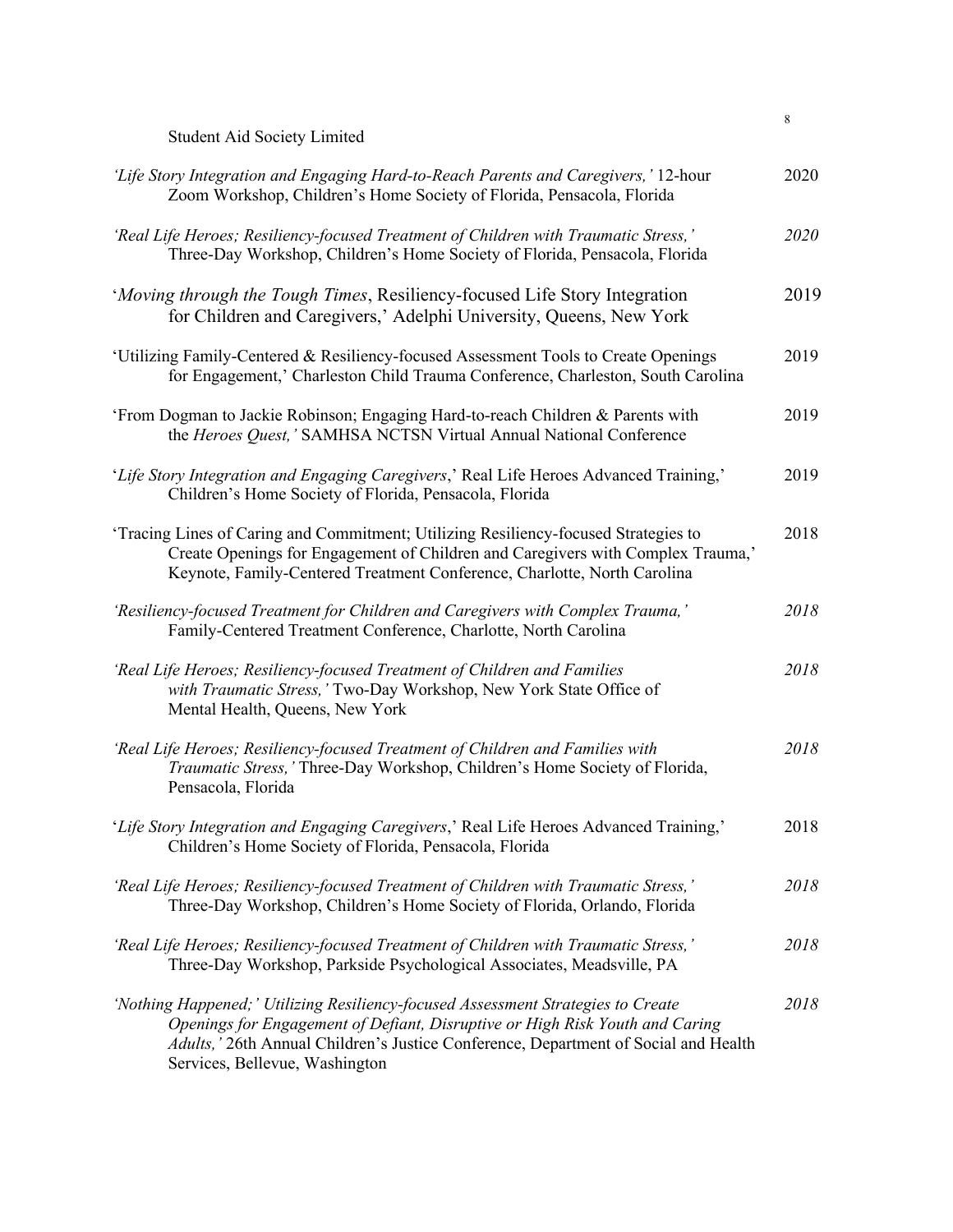| 'Resiliency-focused Treatment for Children and Caregivers with Complex Trauma,'<br>26th Annual Children's Justice Conference, Department of Social and Health<br>Services, Bellevue, Washington                                                                                                                 | 9<br>2018 |
|-----------------------------------------------------------------------------------------------------------------------------------------------------------------------------------------------------------------------------------------------------------------------------------------------------------------|-----------|
| 'Life Story Integration and Engaging Caregivers,' Real Life Heroes Advanced Training,'<br>Bethany Christian Services, Grand Rapids, Michigan                                                                                                                                                                    | 2018      |
| 'Promoting Safety and Stabilization After Trauma,' Midlands Sexual Trauma Services,<br>Columbia, South Carolina                                                                                                                                                                                                 | 2018      |
| Real Life Heroes; Resiliency-focused Treatment of Children and Families with<br>Traumatic Stress, Bethany Christian Services, Grand Rapids, Michigan                                                                                                                                                            | 2017      |
| 'The challenge and opportunity of treatment for children and caregivers who both<br>have traumatic stress,' Co-presenter, National Child Traumatic Stress Network, Annual<br>National Conference, Alexandria, Virginia                                                                                          | 2017      |
| 'Embracing the 'Call to Adventure': Using the 'Heroes Journey' as a framework for<br>self and organizational transformation and development of trauma-informed child-and<br>family-service systems,' Co-presenter, National Child Traumatic Stress Network, Annual<br>National Conference, Alexandria, Virginia | 2017      |
| 'Wands at the Ready': Adding Magical Stories and Magic Tricks to Enhance Trauma<br>Treatment, National Child Traumatic Stress Network, Annual National Conference,<br>Alexandria, Virginia                                                                                                                      | 2017      |
| 'Targeting a parent/caregiver's history of trauma in treatment models for children who<br>have experienced trauma to enhance outcomes,' Co-presenter, National<br>Child Traumatic Stress Network, Annual National Conference, Alexandria, Virginia                                                              | 2017      |
| 'Nothing Happened;' Utilizing Resiliency-focused Assessment Strategies to Create<br>Openings for Engagement of Defiant, Disruptive or High Risk Youth and Caring<br>Adults, ' 25th Annual Children's Justice Conference, Department of Social and Health<br>Services, Bellevue, Washington                      | 2017      |
| 'Resiliency-focused Treatment for Children and Caregivers with Complex Trauma,'<br>25th Annual Children's Justice Conference, Department of Social and Health<br>Services, Bellevue, Washington                                                                                                                 | 2017      |
| 'The Challenge and Opportunity of Treatment of Children and Caregivers When Both<br>Have Traumatic Stress,' 25th Annual Children's Justice Conference, Department of<br>Social and Health Services, Bellevue, Washington                                                                                        | 2017      |
| 'Real Life Heroes; Resiliency-focused Treatment of Children with Traumatic Stress'<br>Three-Day Workshop, Children's Home Society of Florida, Pensacola, Florida                                                                                                                                                | 2016      |
| "Nothing Happened;" Utilizing Resiliency-focused Assessment Strategies to Create Openings<br>for Engagement of Defiant, Disruptive or High Risk Youth,' University of Wisconsin-Madison<br>Conference on Child Sex Abuse, Madison, Wisconsin                                                                    | 2016      |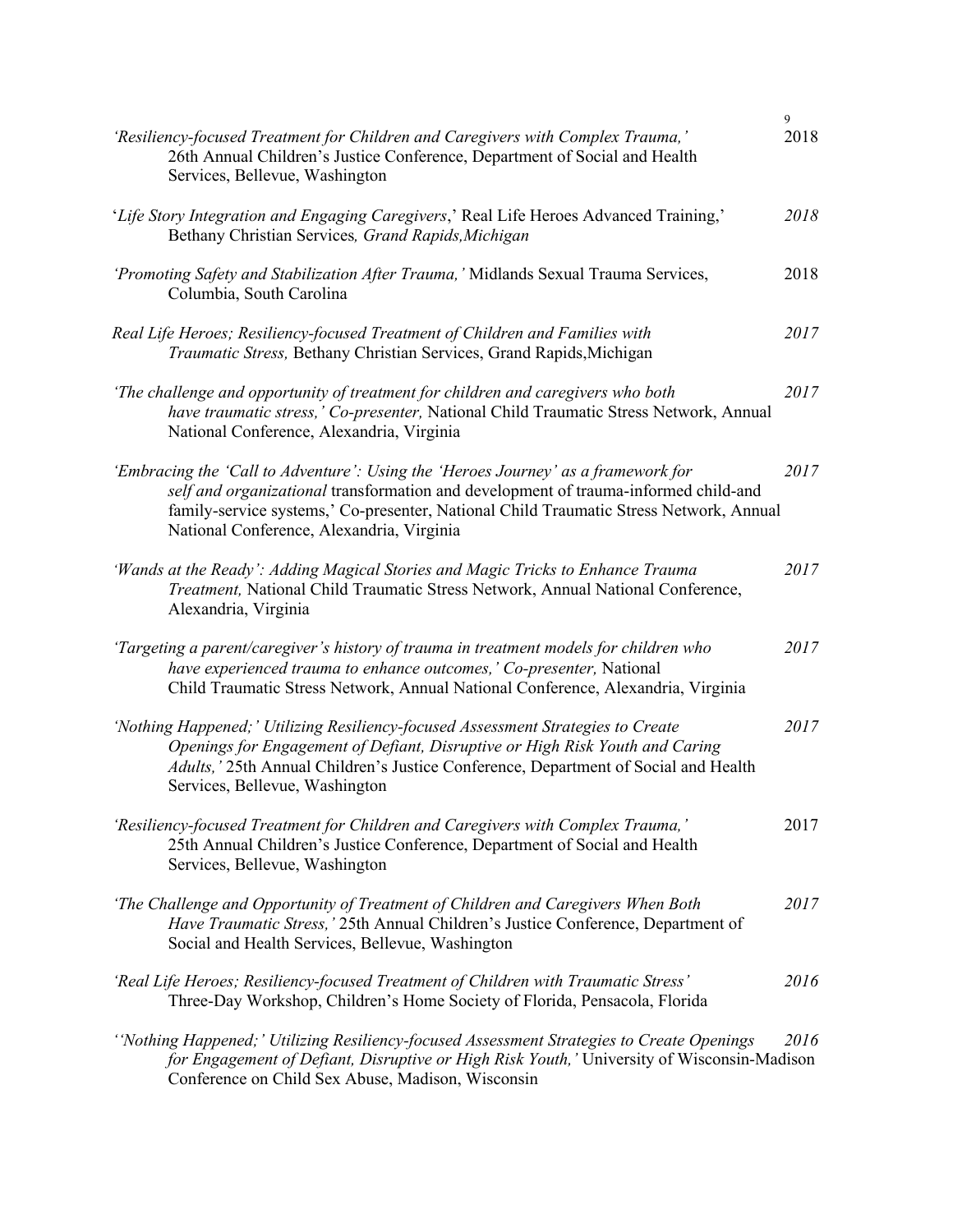| 'Real Life Heroes: Resiliency-focused Treatment for Children with Complex Trauma-Part 1<br>and Part II, 'University of Wisconsin-Madison Conference on Child Sex Abuse, Madison,<br>Wisconsin                                                                                                                                                                                                                                                                                                                                                                                                                                                                                                                                                                                                                                                                                                                                                                                                    | 2016 |
|--------------------------------------------------------------------------------------------------------------------------------------------------------------------------------------------------------------------------------------------------------------------------------------------------------------------------------------------------------------------------------------------------------------------------------------------------------------------------------------------------------------------------------------------------------------------------------------------------------------------------------------------------------------------------------------------------------------------------------------------------------------------------------------------------------------------------------------------------------------------------------------------------------------------------------------------------------------------------------------------------|------|
| 'The Challenge and Opportunity of Treatment of Children and Caregivers When Both<br>Have Traumatic Stress,' Co-presenter. International Society of Traumatic Stress<br>Studies, Annual Conference, Dallas, Texas                                                                                                                                                                                                                                                                                                                                                                                                                                                                                                                                                                                                                                                                                                                                                                                 | 2016 |
| 'Real Life Heroes: Resiliency-focused Treatment for Children and Families with Complex<br>Trauma, ' Children's Law Center Conference, Columbia, South Carolina                                                                                                                                                                                                                                                                                                                                                                                                                                                                                                                                                                                                                                                                                                                                                                                                                                   | 2016 |
| 'Nothing Happened; Utilizing Resiliency-focused Assessment Strategies to Create<br>Openings for Engagement of Defiant, Disruptive or High Risk Youth.' National<br>Child Traumatic Stress Network, Annual National Conference, National Harbor,<br>Maryland.                                                                                                                                                                                                                                                                                                                                                                                                                                                                                                                                                                                                                                                                                                                                     | 2016 |
| 'Stressors, ACEs, and Traumas, Oh My!: Untangling the Terms and Creating<br>Partnerships Around ACEs.' National Child Traumatic Stress Network, Annual<br>National Conference, National Harbor, Maryland.                                                                                                                                                                                                                                                                                                                                                                                                                                                                                                                                                                                                                                                                                                                                                                                        | 2016 |
| 'Transition to What? Utilizing Research-based Policies, Services, and Treatment to<br>Increase Resilience and Reduce Poly-Victimization of Transition-Age Youth.'<br>Pre-meeting Institute. Co-presenter. International Society of Traumatic Stress Studies,<br>Annual Conference, New Orleans, Louisiana.                                                                                                                                                                                                                                                                                                                                                                                                                                                                                                                                                                                                                                                                                       | 2015 |
| 'Real Life Heroes: Resiliency–Focused Treatment for Children with Complex Trauma,'<br>Trauma-Informed Conference, DePelchin Children's Center, Houston, Texas.                                                                                                                                                                                                                                                                                                                                                                                                                                                                                                                                                                                                                                                                                                                                                                                                                                   | 2015 |
| 'CBT-Focused Application Series for Children and Families with Complex Trauma.'<br>Six half-day workshops: (1.) Rebuilding Attachments with Children Who Have<br>Experienced Traumatic Stress; (2.) The Role of Assessment in Creating Openings<br>for Engagement and Integrating a Client-Driven Approach in the Treatment of Complex<br>PTSD; (3.)'Nothing Happened': Relational Engagement as Facilitator of Unfolding<br>Narrative in Complex Child and Family Systems; (4.) Changing the Pathway to<br>Delinquency: Application of Mindfulness, Meaning-Making, and Relational Strategies<br>from 3 Complex Trauma Treatments; (5.) 'When words don't work'; Helping Children<br>With Traumatic Stress to Manage Intense Emotions; (6) Prevention of Secondary<br>Traumatic Stress in Hard-Pressed Child and Family Services; What can we do to<br>help caregivers and practitioners?' Sidney Albert Training and Research Institute,<br>Parsons Child and Family Center, Albany, New York. | 2015 |
| 'Real Life Heroes; Resiliency-focused Treatment of Children with Traumatic Stress,<br>One-day Advanced Workshop, Adelphi University, Syosset, New York                                                                                                                                                                                                                                                                                                                                                                                                                                                                                                                                                                                                                                                                                                                                                                                                                                           | 2015 |
| 'Changing the Pathway to Delinquency: Mindfulness, Meaning-Making, and Relational<br>Strategies Drawn from 3 Complex Trauma Treatments and Applied at Three<br>Time Points from Childhood through Young Adulthood.' Pre-meeting Institute.                                                                                                                                                                                                                                                                                                                                                                                                                                                                                                                                                                                                                                                                                                                                                       | 2014 |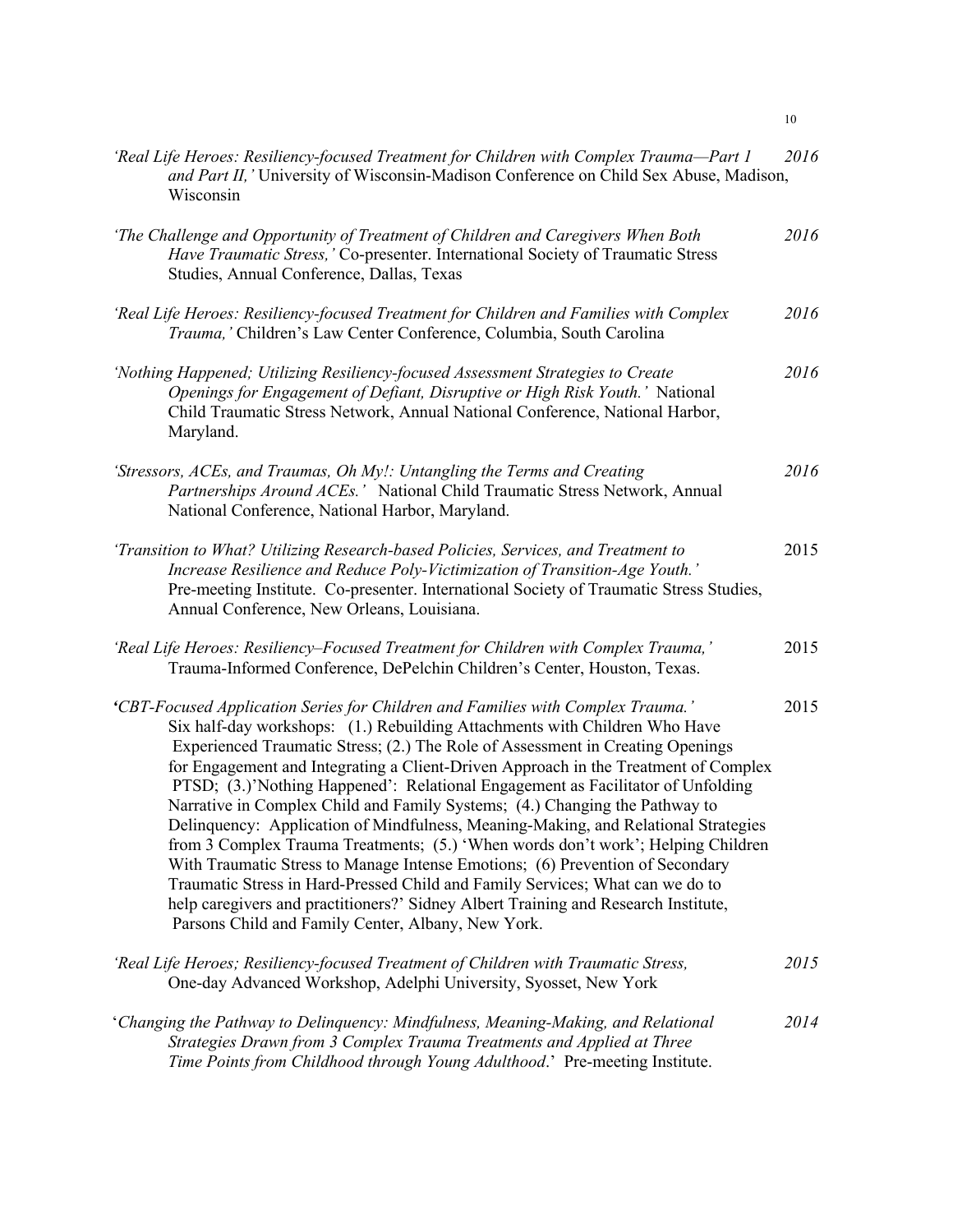Co-presenter. International Society of Traumatic Stress Studies, Annual Conference, Miami, Florida

| ''I'm not telling you nothing'; The Role of Assessment in Creating Openings for<br>Engagement and Integrating a Client-Driven Approach in the Treatment of Complex<br>PTSD.' Co-presenter. International Society of Traumatic Stress Studies, Annual<br>Conference, Miami, Florida  | 2014 |
|-------------------------------------------------------------------------------------------------------------------------------------------------------------------------------------------------------------------------------------------------------------------------------------|------|
| ' Nothing Happened': Relational Engagement as Facilitator of Unfolding Narrative in<br>Complex Child and Family Systems.' Co-presenter. International Society of Traumatic<br>Stress Studies, Annual Conference, Miami, Florida                                                     | 2014 |
| 'Real Life Heroes; Resiliency-focused Treatment of Children with Traumatic Stress,<br>Two-day Workshop, New Directions, Buffalo, New York                                                                                                                                           | 2014 |
| 'Real Life Heroes; Resiliency-focused Treatment of Children with Traumatic Stress,<br>Two-day Workshop, Adelphi University, Syosset, New York                                                                                                                                       | 2014 |
| 'I'm Not Telling you Nothing:: the Role of Assessment in Creating Openings for<br>engagement and Integrating a Client-Driven Approach in the Treatment of Complex<br>PTSD, 'Co-Presenter, National Child Traumatic Stress Network All-Network Conference,<br>Falls Church, Virginia | 2014 |
| 'The Challenge of Leadership in Partnering for Change: Operatinalizing the Principles<br>of Nelson Mandela (resilience and Leadership), 'Co-Presenter, National Child Traumatic<br>Stress Network All-Network Conference, Falls Church, Virginia                                    | 2014 |
| 'On the Brink of disruption: Strategies for Helping Adoptive Families Stay Intact,'<br>Co-Presenter, National Child Traumatic Stress Network All-Network Conference,<br>Falls Church, Virginia                                                                                      | 2014 |
| 'Real Life Heroes; Attachment-centered Treatment for Children with Complex PTSD,'<br>Two-Day Workshop, Southeast Center of Excellence, Chattanooga, Tennessee                                                                                                                       | 2014 |
| 'Real Life Heroes and the HEROES Project: Developmental, Attachment-Centered<br>Treatment for Children with Complex PTSD, State University at Albany, School of<br>Social Welfare                                                                                                   | 2014 |
| 'Real Life Heroes: Trauma & Resiliency-Focused Treatment for Children with<br>Traumatic Stress, Advanced Training, Child Advocacy Center of Greater St. Louis,<br>St. Louis, Missouri                                                                                               | 2014 |
| 'Real Life Heroes: Trauma & Resiliency-Focused Treatment for Children with<br>Traumatic Stress, Two-Day Training, School of Social Work, State University<br>New York-Buffalo, Batavia, New York                                                                                    | 2013 |
| 'Beyond the Traditional Therapy Hour: Innovative Approaches to Complex Trauma<br>Intervention with Children and Families,' Panel Presentation, National Child<br>Traumatic Stress Network All-Network Conference, Philadelphia, Pennsylvania                                        | 2013 |

11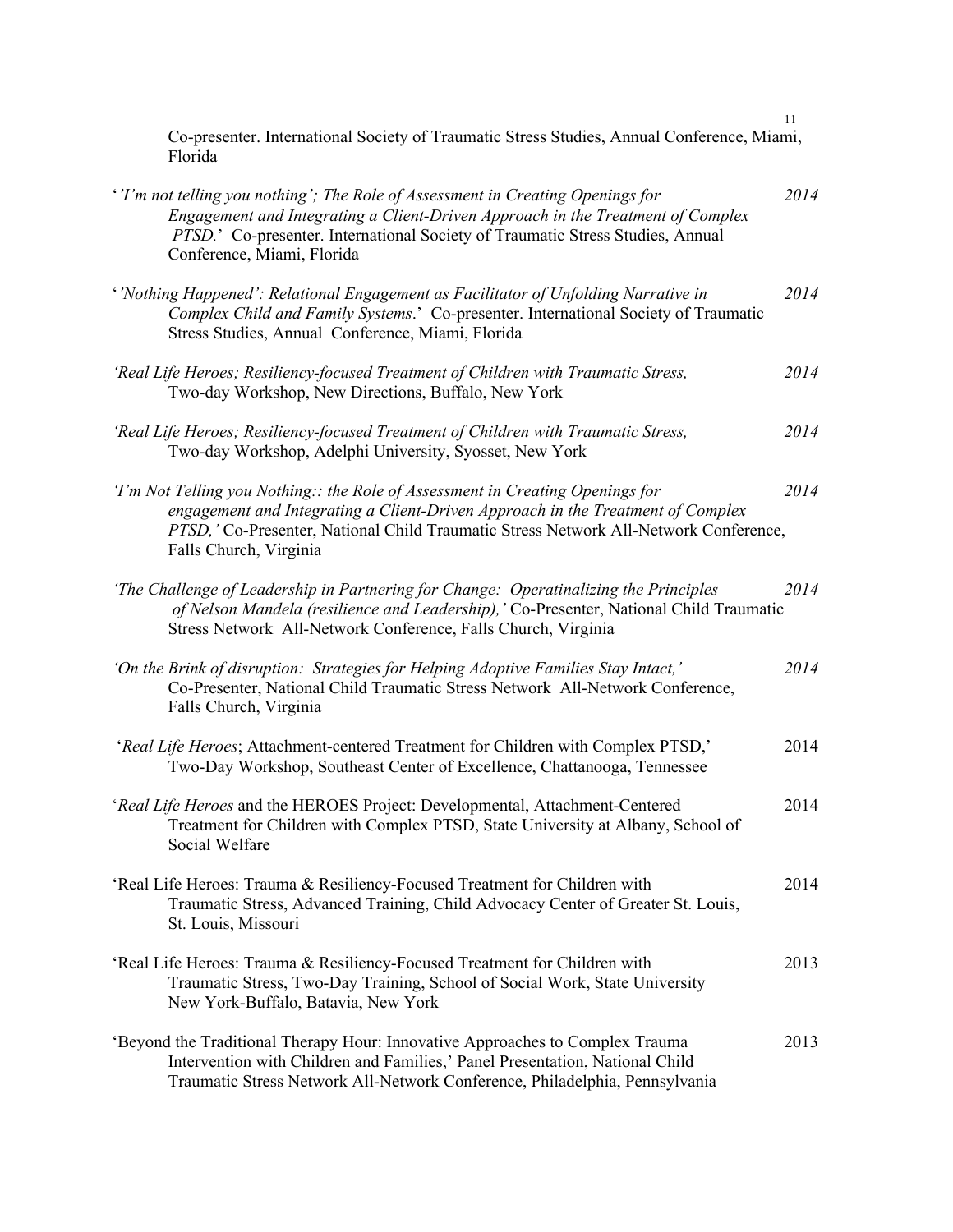| 'Real Life Heroes: Trauma & Resiliency-Focused Treatment for Children with<br>Traumatic Stress, Two-Day Training, Child Advocacy Center of Greater St. Louis,<br>St. Louis, Missouri                                                                                                                                                  | 2013 |
|---------------------------------------------------------------------------------------------------------------------------------------------------------------------------------------------------------------------------------------------------------------------------------------------------------------------------------------|------|
| 'Real Life Heroes: Trauma & Resiliency-Focused Treatment for Children with<br>Traumatic Stress, One-Day Workshop, Wayne County, Michigan                                                                                                                                                                                              | 2013 |
| 'Real Life Heroes: Trauma & Resiliency-Focused Treatment for Children with<br>Traumatic Stress, One-Day Workshops, Oakland County, Michigan                                                                                                                                                                                           | 2013 |
| 'Real Life Heroes; A Trauma and Resiliency-Centered Toolkit for Treatment of<br>Children with Complex Trauma,' National Child Traumatic Stress Network<br>All-Network Conference, Philadelphia, Pennsylvania                                                                                                                          | 2013 |
| 'Real Life Heroes and the HEROES Project,' NYS Citizens' Coalition for Children,<br>24th Annual Foster Care and Adoption Conference, Albany, New York                                                                                                                                                                                 | 2013 |
| 'Real Life Heroes; A Developmental, Attachment-Centered Intervention for Children<br>with Complex PTSD,' New York State Coalition for Children's Mental Health<br>Services, Annual Conference, Saratoga, New York                                                                                                                     | 2012 |
| 'Real Life Heroes; A Resiliency-Centered Intervention for Children with Complex<br>Trauma,' Mini-Session, National Child Traumatic Stress Network All-Network<br>Conference, Baltimore, Maryland                                                                                                                                      | 2012 |
| Real Life Heroes: An Attachment-Centered Intervention for Children with Traumatic<br>Stress New Frontiers Conference. Burrell Health Services, Springfield Missouri                                                                                                                                                                   | 2012 |
| 'Real Life Heroes; A Developmental, Attachment-Centered Intervention for Children<br>with Complex Trauma,' International Society for Traumatic Stress Studies,<br>Annual Conference, Baltimore, Maryland                                                                                                                              | 2011 |
| 'Real Life Heroes; A Resiliency-Centered Intervention for Children with Complex<br>Trauma,' Mini-Session, National Child Traumatic Stress Network All-Network<br>Conference, Baltimore, Maryland                                                                                                                                      | 2011 |
| 'Clinical Nuance in Complex Trauma Treatment: Single Case Analysis from the<br>Vantage Point of Four of the National Child Traumatic Stress Network's Leading<br>Complex Trauma Interventions, Co-Presenter, Pre-Meeting Workshop, International<br>Society for Traumatic Stress Studies, Annual Conference, Montreal, Quebec, Canada | 2010 |
| 'Engaging and Empowering Caring Adults after Family Trauma,' Keynote Address<br>ATTACh, 22 <sup>nd</sup> Annual Conference, San Francisco, California                                                                                                                                                                                 | 2010 |
| 'Working with Traumatized Children: Telling the Story,' Invited Workshop, ATTACh<br>22 <sup>nd</sup> Annual Conference, San Francisco, California                                                                                                                                                                                     | 2010 |
| 'HEROES Project,' Co-Director, Learning Collaborative, Parsons Child and,                                                                                                                                                                                                                                                             | 2010 |

12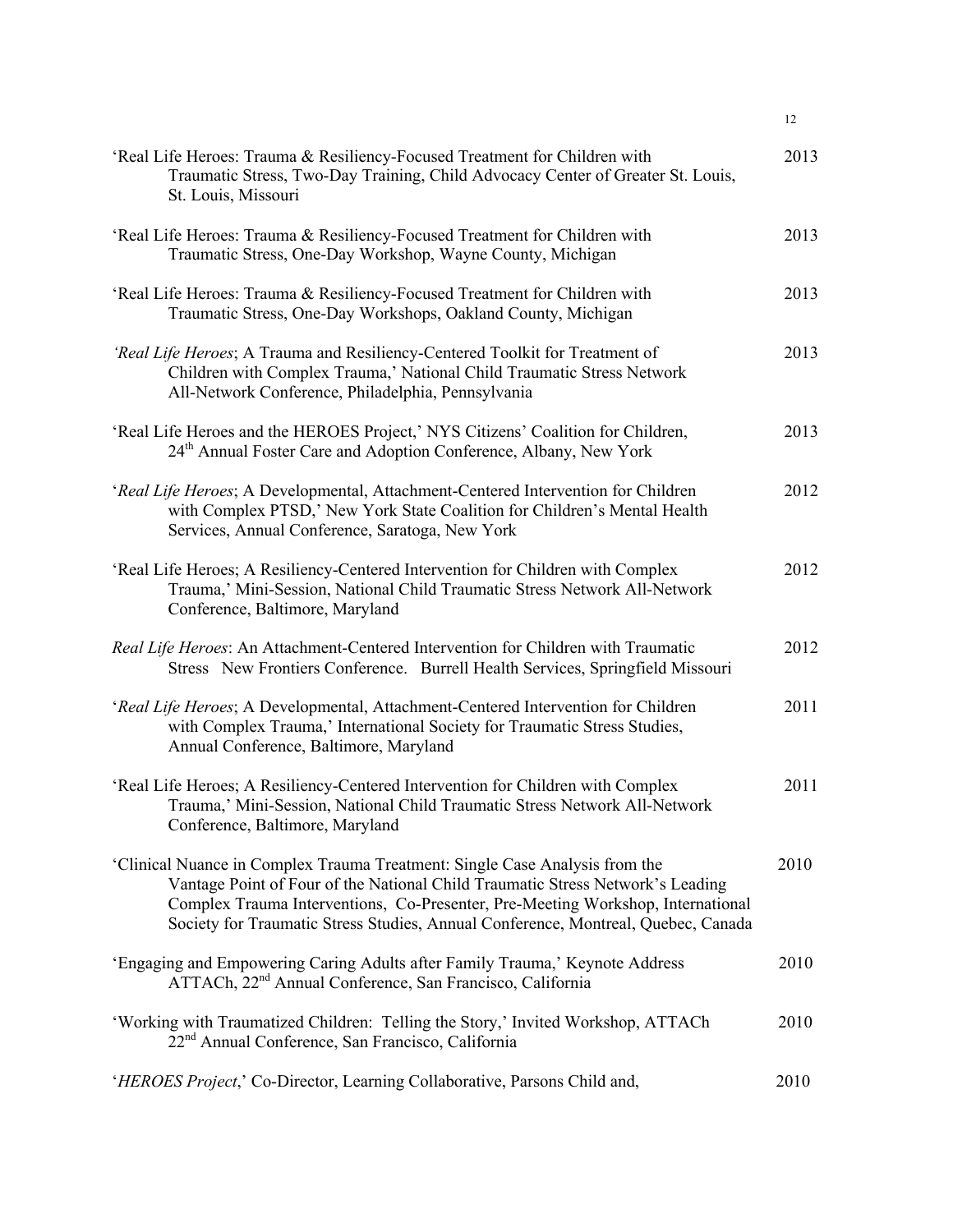| Family Center, A NCTSN Community Practice Site, Albany, New York                                                                                                                                                                                                                                  | 13        |  |
|---------------------------------------------------------------------------------------------------------------------------------------------------------------------------------------------------------------------------------------------------------------------------------------------------|-----------|--|
| 'Clinical Nuance in Complex Trauma Treatment: Single Case Analysis from the<br>Vantage Point of the Network's Four Leading Complex Trauma Intervention<br>Models,' Co-Presenter, Pre-Meeting Institute, National Child Traumatic Stress<br>Network All-Network Conference, New Orleans, Louisiana | 2010      |  |
| 'Real Life Heroes; A Developmental, Attachment-Centered Intervention for<br>Children with Complex Trauma,' Mini-Session, National Child Traumatic Stress<br>Network All-Network Conference, New Orleans, Louisiana                                                                                | 2010      |  |
| 'Using and Adapting the NCTSN Resource Parent Curriculum,' Moderator,<br>Panel Presentation, National Child Traumatic Stress Network All-Network<br>Meeting, New Orleans, Louisiana                                                                                                               | 2010      |  |
| 'Real Life Heroes, Rebuilding Attachments for Traumatized Children,' Two-<br>Day workshop, Catawba County Department of Social Services, Hickory,<br>North Carolina                                                                                                                               | 2010      |  |
| 'Real Life Heroes,' Learning Collaborative, Child Trauma Assessment Center,<br>A NCTSN Community Practice Site, Western Michigan University, Kalamazoo,<br>Michigan                                                                                                                               | 2009-2011 |  |
| 'Real Life Heroes,' Learning Collaboratives, Steiningers, Camden, New Jersey                                                                                                                                                                                                                      | 2009-2010 |  |
| 'Trauma Therapy as a Quest; Use of the Heroes Metaphor to Engage Children<br>and Caring Adults in Developmental, Attachment-Centered and Culturally<br>Sensitive Trauma Therapy,' Workshop, International Society for the Study of<br>Trauma and Dissociation, Washington, D.C.                   | 2009      |  |
| 'Transforming Troubled Children into Tomorrow's Heroes; Application of<br>Evidence-Supported Trauma Therapies in Child Welfare,' 23rd Annual San<br>Diego International Conference on Child & Family Maltreatment, San Diego,<br>California                                                       | 2009      |  |
| 'Real Life Heroes; A Developmental, Attachment-Centered Intervention for<br>Children with Complex Trauma,' Mini-Session, National Child Traumatic Stress<br>Network All-Network Conference, Orlando, Florida                                                                                      | 2009      |  |
| 'Transforming Troubled Children into Tomorrow's Heroes; Application of an<br>Evidence-Supported Trauma Therapy in Child Welfare,' Child Welfare League of<br>America, Annual Conference, Washington, D.C.                                                                                         | 2009      |  |
| 'Caring for Children Who Have Experienced Trauma: A Curriculum for<br>Resource Parents,' Co-leader, Workshop, Child Welfare League of<br>America, Annual Conference, Washington, D.C.                                                                                                             | 2009      |  |
| 'Real Life Heroes: Rebuilding Attachments for Children with Complex<br>Trauma,' Complex Trauma Speaker Series Teleconference, National Child                                                                                                                                                      | 2008      |  |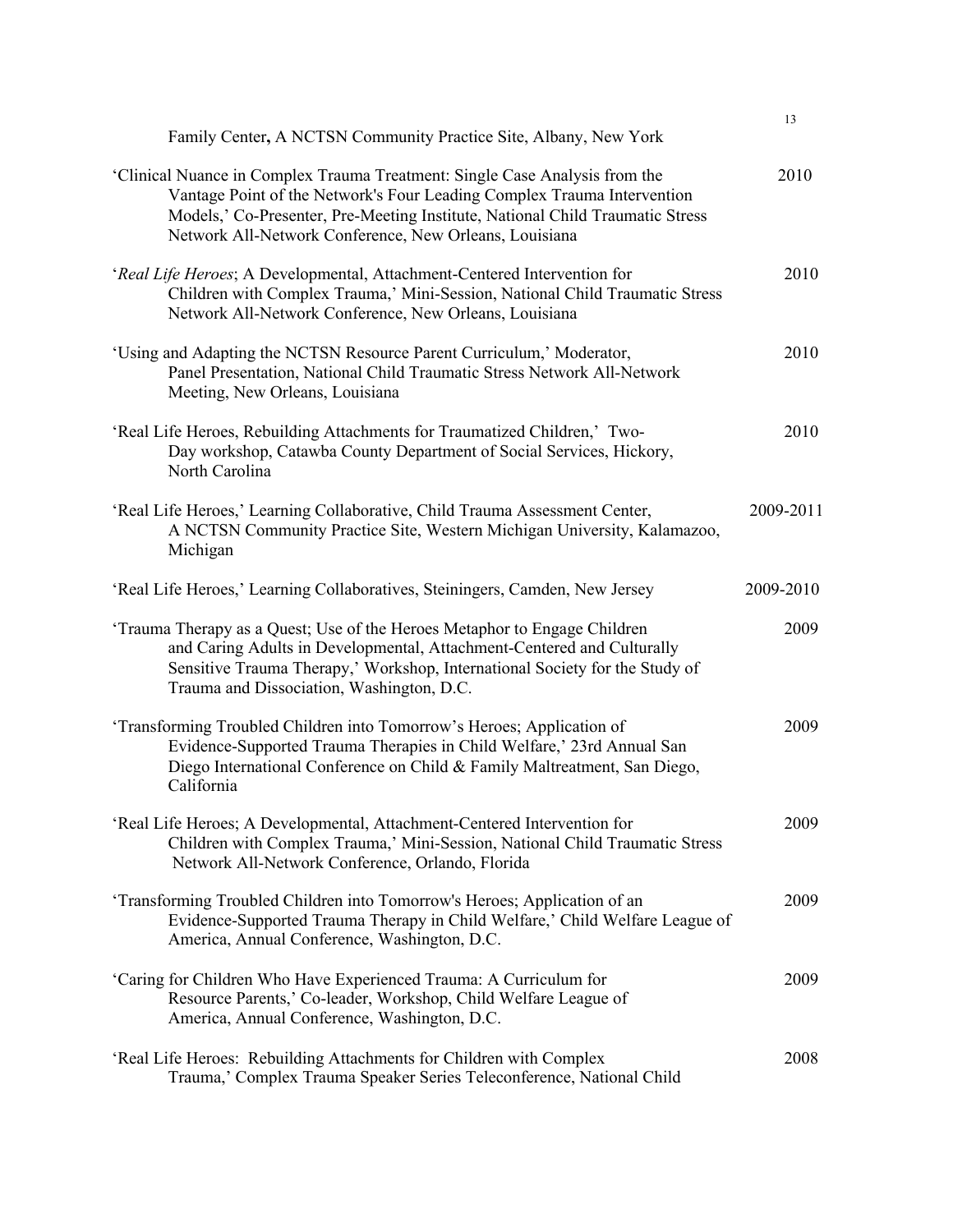| <b>Traumatic Stress Network</b>                                                                                                                                                                                              | 14   |
|------------------------------------------------------------------------------------------------------------------------------------------------------------------------------------------------------------------------------|------|
| 'Real Life Heroes: Attachment-Centered Treatment for Children with<br>Traumatic Stress,' Annual Conference, American Psychological Association,<br>Boston, Massachusetts                                                     | 2008 |
| 'Transforming Troubled Children into Tomorrow's Heroes,' Annual<br>Conference, American Professional Society on Abuse of Children, Phoenix,<br>Arizona                                                                       | 2008 |
| 'Trauma-Informed Permanency Practice with Youth and Families,' National<br>Convening on Youth Permanence, Annie E. Casey Foundation/Casey Family<br>Services and Casey Family Programs, Washington D.C.                      | 2008 |
| 'Treating Childhood Trauma,' Pre-Conference Workshop, International Conference<br>on Family Violence, Institute of Violence, Abuse and Trauma, San Diego, California                                                         | 2007 |
| 'Adapting Trauma-informed Evidence-based Interventions for Foster Care,'<br>Keynote Panel Presentation, International Conference on Family Violence, Institute<br>of Violence, Abuse and Trauma, San Diego, California       | 2007 |
| 'Real Life Heroes Pilot Study: Evaluation of a Trauma and Attachment-centered<br>Intervention for Children,' Poster Session, Annual Conference, American<br>Professional Society on Abuse of Children, Boston, Massachusetts | 2007 |
| 'Wounded Angels,' Keynote Address, Annual Conference, Depelchin Children's Center,<br>Houston, Texas                                                                                                                         | 2007 |
| 'Rebuilding Attachments,' Workshop, Annual Conference, Depelchin Children's Center,<br>Houston, Texas                                                                                                                        | 2007 |
| 'Families in Perpetual Crisis,' Annual Conference, Lund Family Center, Burlington,<br>Vermont                                                                                                                                | 2007 |
| 'Real Life Heroes,' Annual Conference, Lund Family Center, Burlington, Vermont<br>2007                                                                                                                                       |      |
| 'Enhancing the Mental Health of Infants and Toddlers,' Child Abuse and Neglect<br>Council, Oneonta, New York                                                                                                                 | 2007 |
| 'Rebuilding Trust and Attachments with Traumatized Children,' Annual Conference,<br>United Counseling Services, Bennington, Vermont                                                                                          | 2007 |
| 'Children with Disrupted Attachment,' Four-part video series. Cavalcade Productions Inc.                                                                                                                                     | 2007 |
| 'Real Life Heroes: Pilot Research Study of a Treatment Intervention for Children with<br>Traumatic Stress,' Poster Session, International Society for Traumatic Studies, Los Angeles,<br>California                          | 2006 |
| 'Rebuilding Trust with Traumatized Children,' Annual Conference, Tennessee Chapter                                                                                                                                           | 2006 |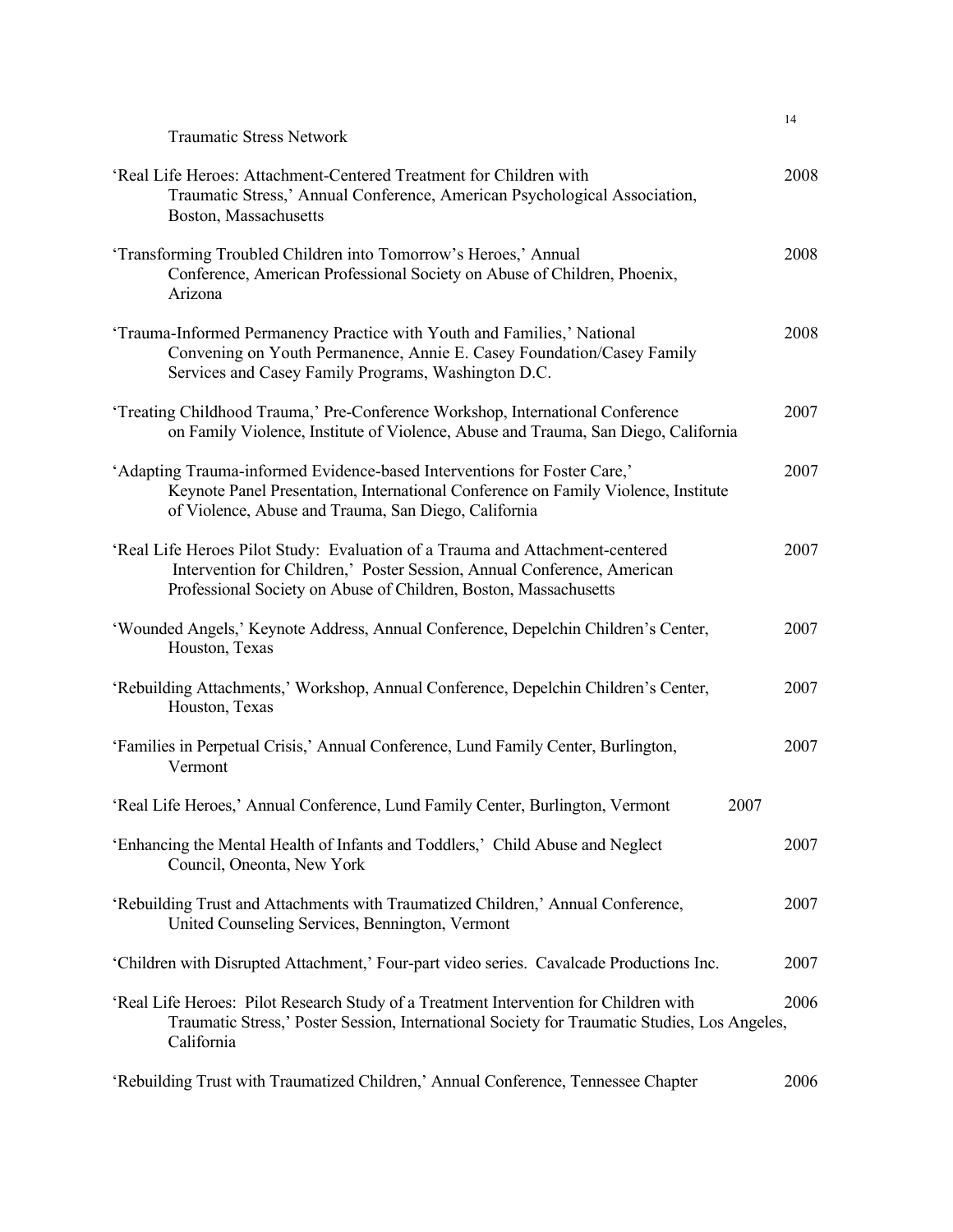| of the National Child Advocacy Centers, Nashville, Tennessee                                                                                                                                                                                                                                                                                                                                                                                                                                                                                                                              | 15   |
|-------------------------------------------------------------------------------------------------------------------------------------------------------------------------------------------------------------------------------------------------------------------------------------------------------------------------------------------------------------------------------------------------------------------------------------------------------------------------------------------------------------------------------------------------------------------------------------------|------|
|                                                                                                                                                                                                                                                                                                                                                                                                                                                                                                                                                                                           |      |
| 'Rebuilding Attachments with Traumatized Children,' Annual Conference, Vizinet,<br>Omaha, Nebraska                                                                                                                                                                                                                                                                                                                                                                                                                                                                                        | 2006 |
| 'Real Life Heroes: Rebuilding Trust with Traumatized Children,' Annual Conference,<br>American Professional Society on Abuse of Children, Nashville, Tennessee                                                                                                                                                                                                                                                                                                                                                                                                                            | 2006 |
| 'Building Connections' and 'Real Life Heroes,' Keynote Address, Annual Conference,<br>Wisconsin Family Based Services Association, Green Bay, Wisconsin                                                                                                                                                                                                                                                                                                                                                                                                                                   | 2006 |
| 'Real Life Heroes; Rebuilding Attachments with Traumatized Children in Foster Care,'<br>'In Harm's Way' Conference, Children's Institute International, Los Angeles,<br>California                                                                                                                                                                                                                                                                                                                                                                                                        | 2006 |
| 'Real Life Heroes,' Children's Conference, Okalahoma Department of Mental Health<br>and Substance Abuse Services, Tulsa, Oklahoma                                                                                                                                                                                                                                                                                                                                                                                                                                                         | 2006 |
| 'Real Life Heroes: Rebuilding Attachments in Traumatized Children,' Fall Conference,<br>Coalition of Adoption and Foster Family Agencies and the New York State Office of<br>Children and Family Services, Buffalo, New York                                                                                                                                                                                                                                                                                                                                                              | 2005 |
| 'Real Life Heroes; Rebuilding Trust with Traumatized Children;' Summer Conference,<br>University of Wisconsin-Milwaukee, Milwaukee, Wisconsin                                                                                                                                                                                                                                                                                                                                                                                                                                             | 2005 |
| 'Complex Trauma Interventions with Elementary and Middle-School Aged Children;'<br>Panel Presentation, Annual National Meeting, National Child Traumatic Stress Network,<br>Alexandria, Virginia                                                                                                                                                                                                                                                                                                                                                                                          | 2005 |
| 'Building the Foundation: Evidence-based Assessment, Case Planning, and Mental Health<br>Treatment for Children in Out-of-Home Placements;' Panel Presentation; Annual National<br>Meeting, National Child Traumatic Stress Network, Alexandria, Virginia                                                                                                                                                                                                                                                                                                                                 | 2005 |
| 'Rebuilding Trust with Traumatized Children;' Two-day Workshop, Hincks-Dellcrest<br>Centre, Toronto, Ontario                                                                                                                                                                                                                                                                                                                                                                                                                                                                              | 2005 |
| 'Sanctuary® Plus,' Pre-institute all-day workshop. Finding Better Ways Conference,<br>Child Welfare League of America, New Orleans, Louisiana                                                                                                                                                                                                                                                                                                                                                                                                                                             | 2005 |
| 'Rebuilding Safety and Trust with Traumatized Children,' 'Real Life Heroes: Treatment<br>Techniques for Traumatized Children,' 'Engaging Caring Adults after trauma,' and<br>'Telling the Story with Narrative and Creative Arts,' (Plenary Address and Workshops)<br>Assessing and Treating Childhood Trauma; 2 <sup>nd</sup> Annual Mini-Conference. Family<br>Violence Sexual Assault Institute, the Children's Justice Task Force of Oahu, Hawaii<br>Youth Services Network, Catholic Charities Family Services (Oahu), and Kapi'olani<br>Child Protective Services, Honolulu, Hawaii | 2005 |
| 'Rebuilding Attachments with Traumatized Children' and 'Real Life Heroes: Treatment<br>Techniques for Traumatized Children' Plenary Address and Workshops, The Kaua'i                                                                                                                                                                                                                                                                                                                                                                                                                     | 2005 |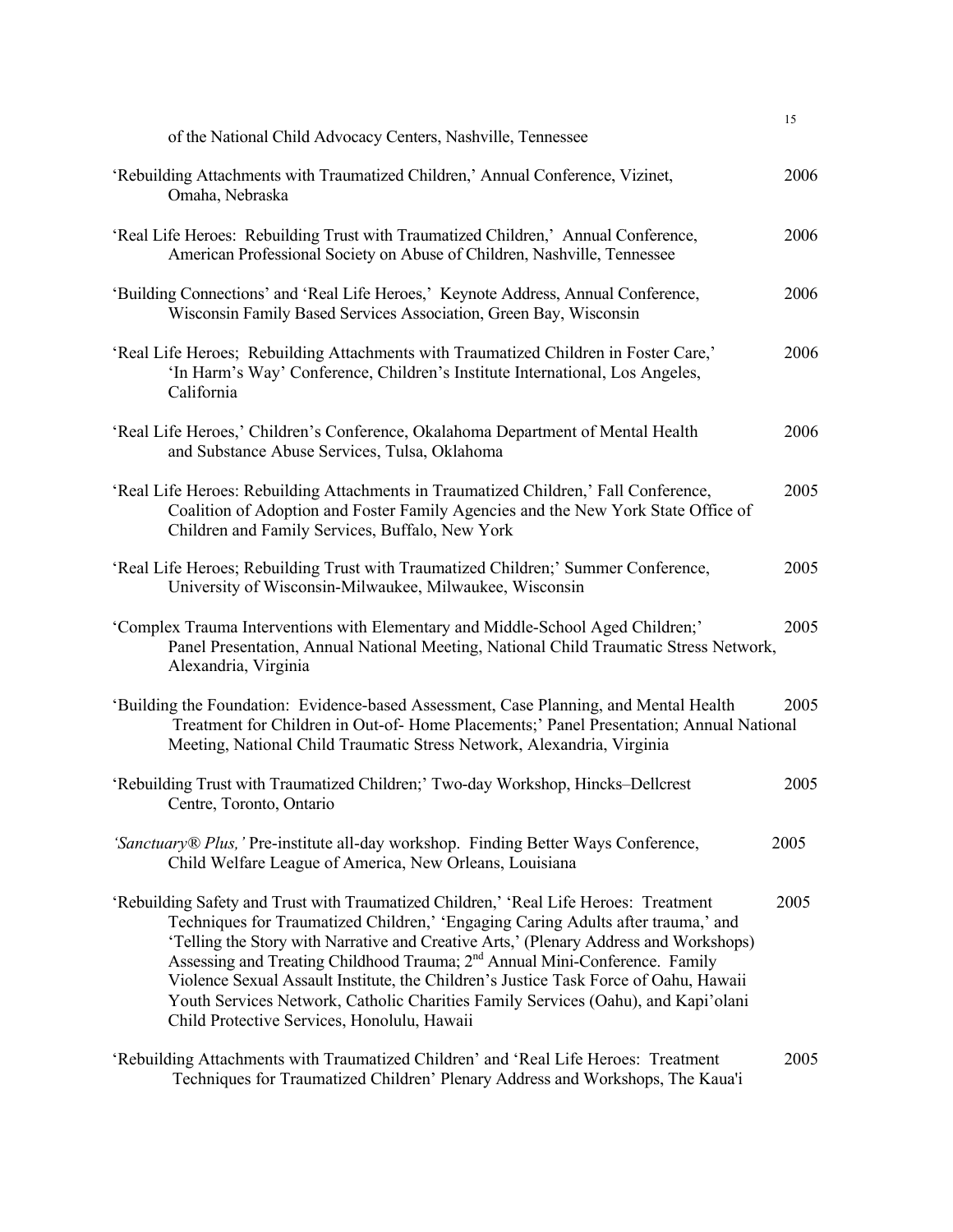|                                                                                                                                                                                                                                         | 16        |
|-----------------------------------------------------------------------------------------------------------------------------------------------------------------------------------------------------------------------------------------|-----------|
| Children's Justice Grant Committee, Lihue, Hawaii                                                                                                                                                                                       |           |
| 'Organizing the Trauma Narrative' and 'Constructing the Mastery Narrative,' Mid-Maine<br>Child Trauma Network Conference, Augusta, Maine                                                                                                | 2004      |
| 'Real Life Heroes; Preliminary Report,' Poster Session, International Society for Traumatic<br>Studies, New Orleans, Louisiana                                                                                                          | 2004      |
| 'Rebuilding Trust with Traumatized Children,' National Adoption Training Conference,<br>Child Welfare League of America, Los Angeles, California                                                                                        | 2004      |
| 'Real Life Heroes: Rebuilding Trust with Traumatized Children,' Pre-Institute Workshop,<br>Family Violence and Sexual Assault Institute and California-American Professional<br>Society on the Abuse of Children, San Diego, California | 2004      |
| 'Real Life Heroes,' Keynote Panel Presentation, International Conference on Family Violence<br>San Diego, California                                                                                                                    | 2004      |
| 'Real Life Heroes: Rebuilding Trust with Traumatized Children,' Keynote Panel Presentation,<br>International Conference on Family Violence, San Diego, California                                                                       | 2003      |
| 'Rebuilding Attachments with Traumatized Children,' Spring Conference, Two Day<br>Workshop, School of Social Work, Dalhousie University, Halifax, Nova Scotia, Canada                                                                   | 2003      |
| 'Rebuilding Attachments with Traumatized Children,' Two Day Workshop, School of<br>Social Work, Dalhousie University and the Department of Social Services, Prince Edward<br>Island, Canada                                             | 2003      |
| 'Classroom Strategies to Foster Attachment Skills with Traumatized Children,' Lowell<br>School District, Teacher Workshop, Lowell, Massachusetts.                                                                                       | 2003      |
| 'Rebuilding Attachments with Traumatized Children,' New York State Coalition for<br>Mental Health Services, Bolton Landing, New York                                                                                                    | 2002      |
| 'Rebuilding Family Ties: Attachment Interventions for Children and Adolescents in Crisis,' 2002<br>Smith College for Social Work Continuing Education Summer Program, Northampton,<br>Massachusetts.                                    |           |
| 'Rebuilding Family Ties: Attachment Interventions for Children and Adolescents in Crisis,'2001<br>Smith College For Social Work Continuing Education Summer Program, Northampton,<br>Massachusetts.                                     |           |
| Post Adoption Resource Center, Level I and Level II Seminars, Parsons Child and<br>Family Center, Albany New York                                                                                                                       | 2001-2002 |
| 'Real Life Heroes; From Charizard to Moms and Dads,' Keynote address and workshops,<br>Annual Conference, New York State Citizen's Coalition for Children, Albany, New York                                                             | 2000      |
| 'Strategies for SuccessRebuilding Lifelines.' Keynote address, Annual                                                                                                                                                                   | 2000      |
|                                                                                                                                                                                                                                         |           |